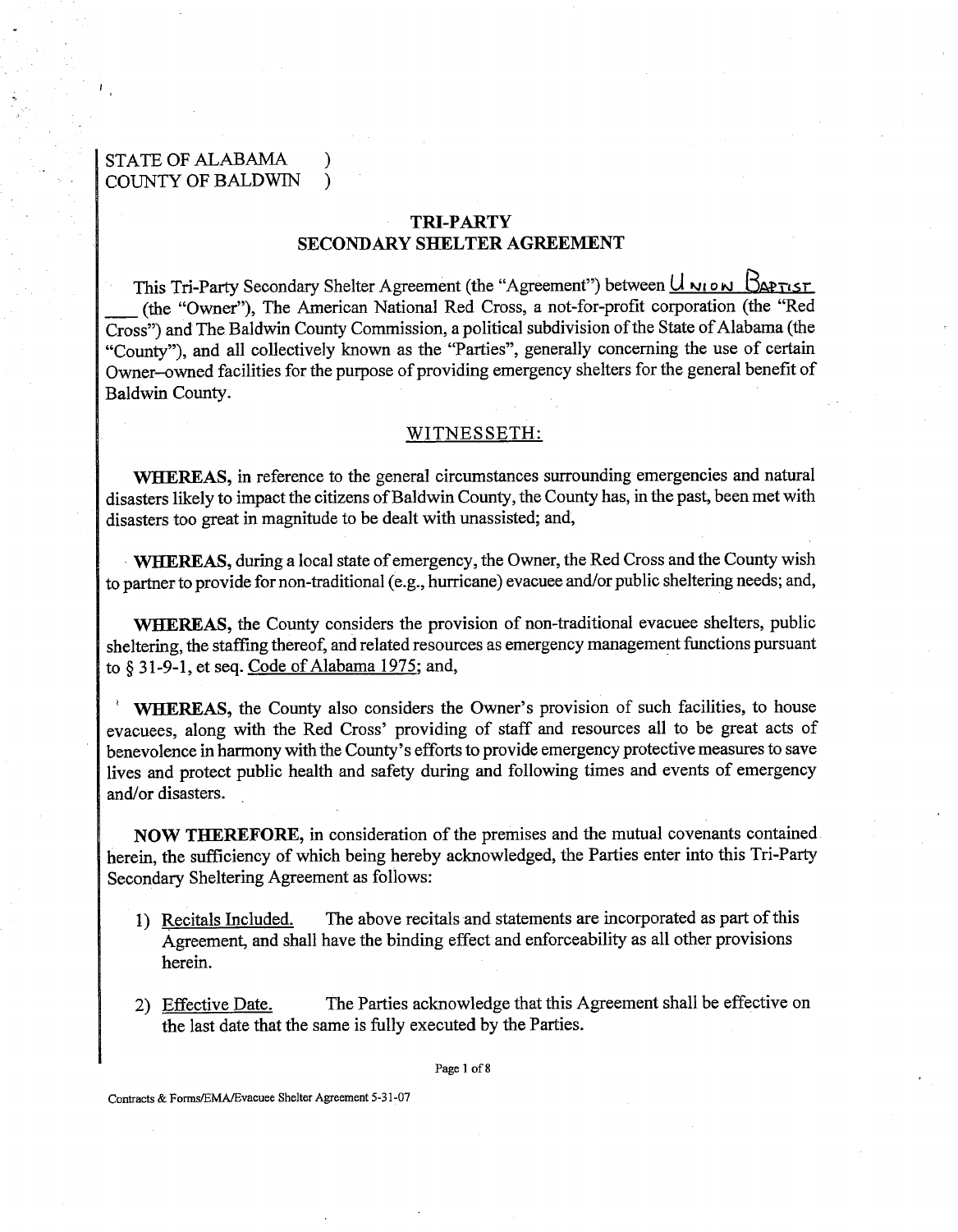3) Limited Agreement. The Parties agree that this Agreement is limited in scope to the Owner providing a facility as an evacuee shelter if necessary, the Red Cross providing various disaster relief functions including operation of the facility, and the County procuring listed resources and reimbursing the Owner if and when necessary. Notwithstanding the scope of this Agreement, nothing shall prevent the Owner from submitting any eligible expenses in their requests for consideration of reimbursement from the County.

4) General Certifications of the Parties. The Parties generally certify the following:

- i) The costs associated with general wear and tear within the Owner's facility shall be non-reimbursable, and the same shall be omitted from any Owner requests for reimbursement from the Red Cross or County. **<sup>I</sup>**
- ii) Any change, improvement, alteration or modification, of any kind, made to or for the facility and/or property, without limitation, during, prior to, or in anticipation of occupancy must first receive written consent from the Baldwin County Commission in order for such modifications to be considered for County reimbursement.
- iii) All Parties will conduct a pre-occupancy inspection, attached as Exhibit **A,** of the facility to identify, in writing, existing but obvious facility flaws, problems and/or defects before the facility is used as a shelter.
- iv) All Parties following the closing of the shelter will conduct a post-occupancy inspection of the facility, attached as Exhibit B, in order to identify in writing existing but obvious facility flaws, problems and/or defects.
- 5) Owner Certifications. The Owner certifies that:

The Owner shall herein designate and provide certain Owner-owned facilities for the purposes of housing individuals affected by natural disasters, emergency events, or other conditions which require the activation of the disaster relief functions of the Red Cross. Red Cross will determine if the facility is suitable for use as a public shelter and will determine the capacity of the shelter. The Owner will make the facility available to Red Cross for use as a shelter, upon Red Cross' oral or written request. The Owner shall provide support and necessary access to resources found within the respective facility to include, without limitation, telecommunications, electricity, natural gas, furnishings, water, and food.

- i) The Owner shall provide an accessible primary and alternate contact person, without limitation, prior to and during the entire time the facility is utilized as a shelter.
- ii) The Owner may remit to the County eligible costs incurred which have not been reimbursed by the Red Cross, for the sheltering of evacuees and/or displaced individuals including related expenses.
- iii) The Owner will, to the extent as possible, seek out volunteers and/or staff to assist the Red Cross in its overall effort to house and generally provide for those occupying and/or being served by the facility.

Page 2 of 8

Contracts & Forms/EMA/Evacuee Shelter Agreement 5-31-07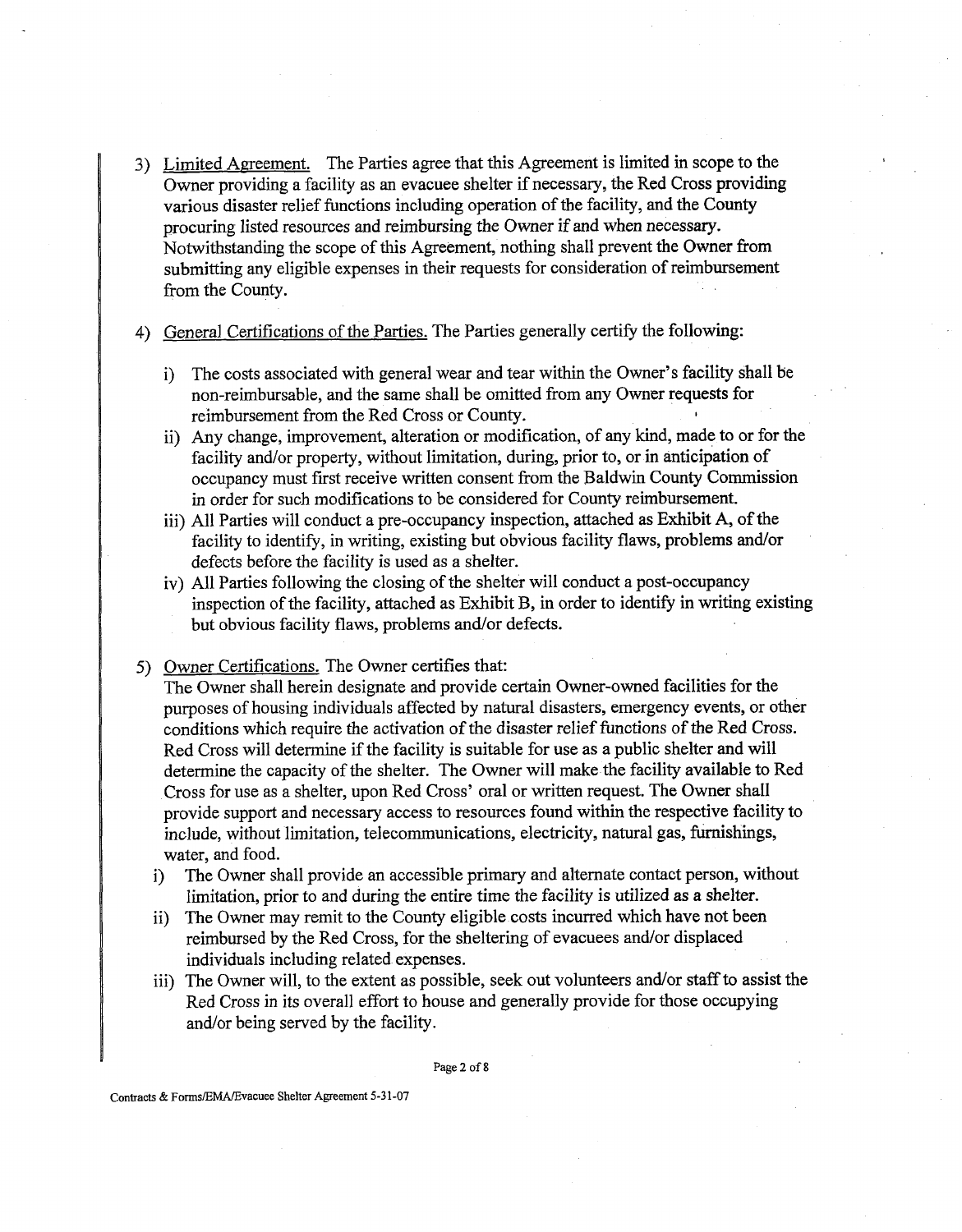- v) The Owner will appoint a person to coordinate the Owner's activities ("Facility Coordinator"). The Facility Coordinator will coordinate the use of the shelter with Red Cross' designated official ("Shelter Manager") and will collaborate to resolve questions or dilemmas regarding shelter operations. The Facility Coordinator will secure all equipment that is not to be used by Red Cross before the shelter is turned over to Red Cross.
- v) The Facility Coordinator shall, if feasible, designate a Foodservice Manager who will establish a feeding schedule and determine foodservice inventory and supply needs. At the direction of and in cooperation with the Shelter Manager, the Foodservice Manager will provide food and supplies needed for meals at the shelter site. If, in the opinion of the Shelter Manager, additional food or supplies are needed, the Shelter Manager will coordinate the procurement of the additional food or supplies. Red Cross will pay or reimburse Owner for a11 food and supplies, as approved by the Shelter Manager and used in the course of operating the shelter.
- vi) The Facility Coordinator shall, if feasible, designate a Facility Custodian who will establish and direct the sanitation inventory and supply needs. The Facility Coordinator or Facility Custodian will order and provide all sanitation and custodial supplies and services, as determined by the Shelter Manager. Red Cross will pay or reimburse Owner for all sanitation supplies, as approved by the Shelter Manager and used in the course of operating the shelter.
- vii) The Facility Coordinator and the Shelter Manager shall, if feasible, jointly coordinate a work schedule for any personnel who are not County or Red Cross employees, volunteers, or contractors. If the Owner experiences shortfalls in personnel and is unable to appoint a Foodservice Manager or Facility Custodian, the Facility Coordinator will notify the Shelter Manager, who may obtain such services by contract.
- viii)Red Cross is not responsible for coordinating police or security for the shelter. Any private security services that are to be the responsibility of Red Cross must be arranged under a separate agreement.
- ix) Within thirty (30) days after the close of a shelter, the Owner shall submit to the Red Cross its request for reimbursement, with supporting invoices, to the address included herein. Invoices and the supporting documentation shall include a list of the Owner's operations personnel and hours worked at the shelter, and details on any materials or goods used or consumed.
- x) Should the Owner not be reimbursed by the Red Cross, the Owner shall immediately submit such non-reimbursed costs to the County for consideration of reimbursement by the County.
- xi) The Owner shall not release any information concerning occupants of, or people served by, the shelter without express written consent of the Red Cross. Owner will refer all media questions related to the shelter to the Shelter Manager. Press releases issued to the media will credit all Parties.
- xii) Signage identifying the shelter will be allowed from all Parties and each will be responsible for removal of signage, if necessary, upon closing of the shelter.

Page **3** of **8** 

**Contracts** & **FormsEMAlEvacuee** Shelter Agreement 5-3 1-07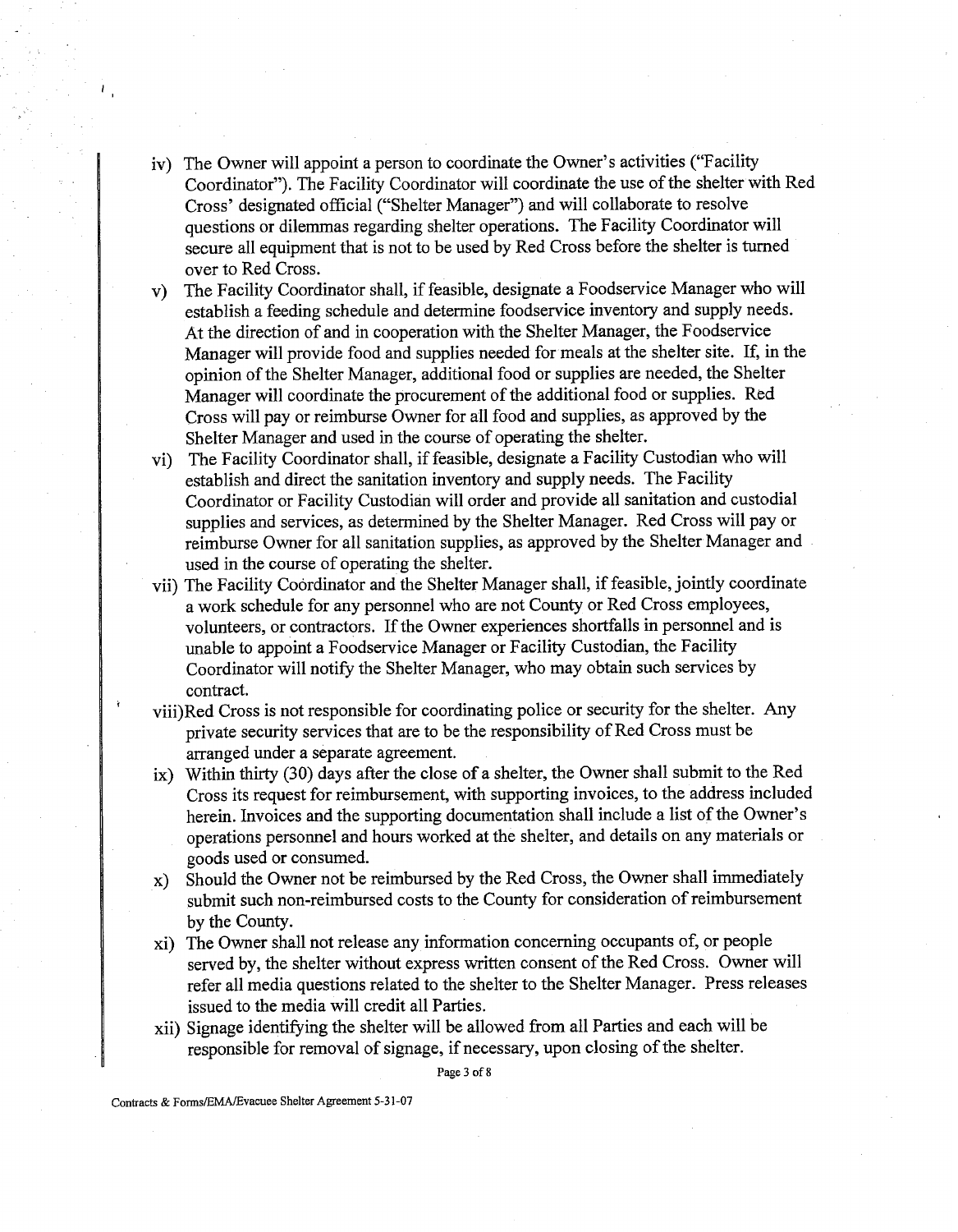# 6) County Certifications. The County certifies the following:

- i) To the extent any of Owner's personnel costs are not reimbursed by the Red Cross, the County will reimburse personnel costs at actual, current, per-hour straight time rate for instruction, custodial, maintenance, and food service.
- ii) :TO the extent any of Owner's out-of-pocket operational expenses are not reimbursed by the Red Cross, the County will reimburse the Owner for the reasonable out-of-pocket costs and expenses for the operational expenses, including the replacement of food, supplies, and equipment.
- iii) The County recognizes secondary shelters as a vital function in disaster response and recovery, and sanctions them as part of the County's Emergency Management Operations Plan. **<sup>0</sup>**
- iv) The County may, when deemed necessary and requested and approved by the Shelter Manager, procure resources for the Red Cross and/or the Owner which could include, without limitation or guarantee, the following:
	- 1. Generators
	- 2. Emergency Lighting Kits
	- 3. Communications Equipment
	- 4. Cots, Blankets, Pillows
	- 5. Towels, Washcloths
	- 6. Fans
	- 7. Showering Facilities
	- 8. Extension Cords
	- 9. Gasoline for Generators
	- 10. Food
	- 11. Beverages
	- 12. Janitorial Supplies
	- 13. Paper products
	- 14. Toiletries
	- 15. Augment Personnel
	- 16. Interpreters
	- 17. Security
	- 18. Transportation
	- 19. Message Boards/Signage
- 7) Red Cross Certifications. The Red Cross Certifies the following:
- i) The Red Cross Shelter Manager has primary responsibility for the operation of the shelter. The Red Cross will provide additional Red Cross staff and volunteers to carry out the activities of the shelter.
- ii) The Red Cross and all of its agents, employees, and volunteers will exercise reasonable care in the operation of the shelter facility.

Page 4 of 8

Contracts & Forms/EMA/Evacuee Shelter Agreement 5-31-07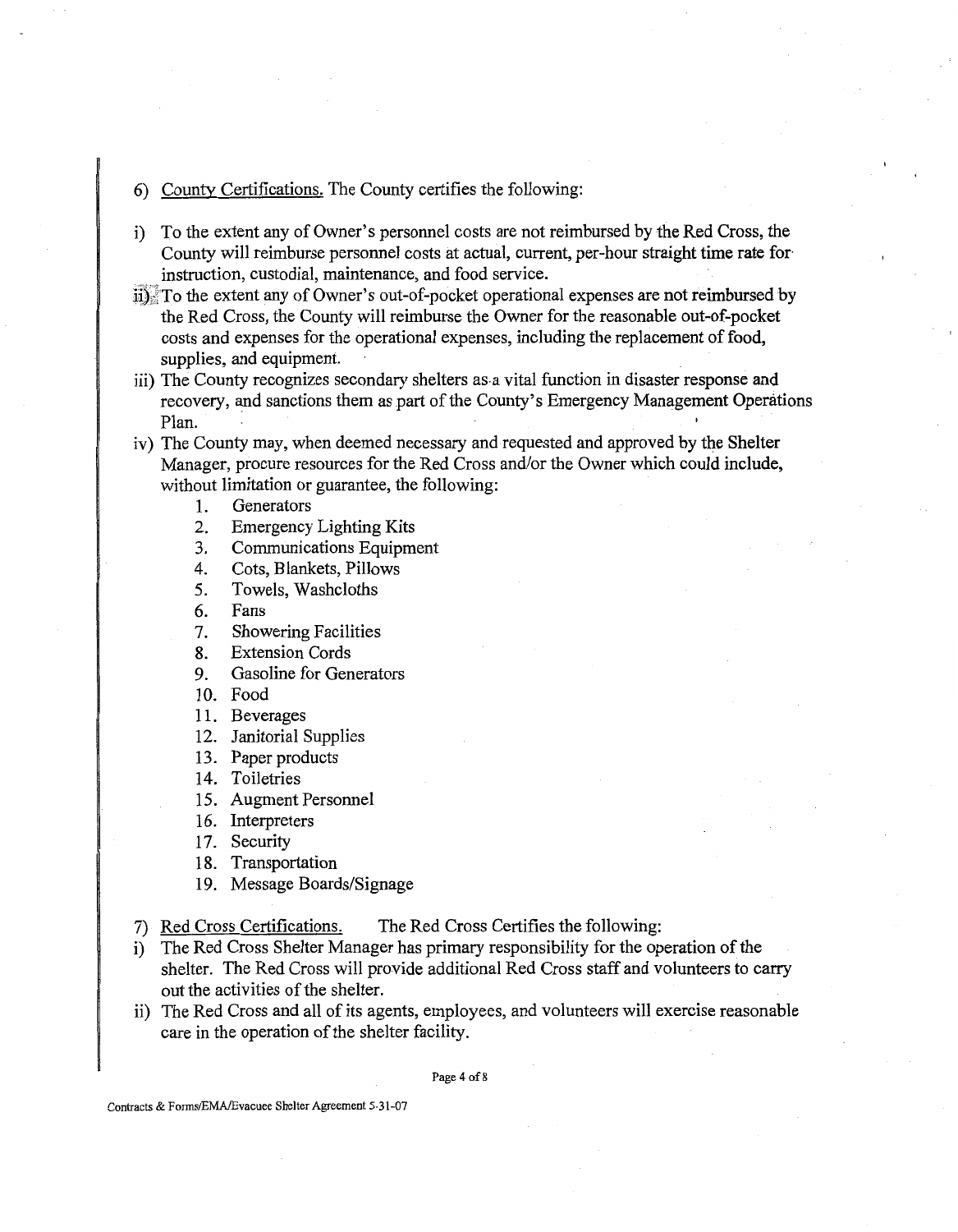- iii) The Red Cross will reimburse the Owner for personnel costs at actual, current, per-hour straight time rate for custodial, maintenance, and food service.
- iv) The Red Cross will reimburse the Owner for the reasonable out-of-pocket costs and expenses for the operational expenses it incurs due to the use of the facility as a shelter, including the replacement of food, supplies, and equipment. Property damaged, lost or stolen due to the negligence of the Red Cross will be compensated based on depreciated actual cash value. Reimbursement for any extraordinary or capital expenses (including without limitation painting, carpeting, wiring, and structural work) will be limited to replacement at actual cash value of the property. In such cases, the Red Cross will select fiom among bids fiom at least three reputable contractors. Storm damage and other damage caused by the disaster is not the responsibility of the Red Cross.
- The Red Cross will notify the Owner or Facilities Coordinator of the closing schedule for the shelter.
- 8) Review of Receipts Limited & No Guarantee. The County will receive and document all non-reimbursed costs submitted by the Owner. Notwithstanding such receipt, the County makes no guarantee, warrantee or opinion as to the eligibility or payment of such expenditures.
- 24-Hour Points of Contact.

| <b>OWNER PRIMARY:</b>                      |
|--------------------------------------------|
| Cell #:                                    |
|                                            |
| <b>OWNER ALTERNATE:</b><br>いへ              |
| Cell $#$ :                                 |
|                                            |
| RED CROSS:<br>nire                         |
| Cell $#$ :                                 |
| Renee' Coo<br>COUNTY:                      |
| Cell $#$ :                                 |
|                                            |
| <u>OWNER:</u><br>، ۱۸                      |
|                                            |
|                                            |
| 36507                                      |
| RED CROSS: The American National Red Cross |
| Alabama Gulf Coast Chapter                 |
| P.O. Box 1764                              |
| Mobile, AL 36633                           |
| <u>With a copy to:</u>                     |
| The American National Red Cross            |
| Office of the General Counsel              |
| 2025 E Street, N.W.                        |
| Washington, D.C. 20006                     |
|                                            |

10) Notices:

Page 5 of 8

Contracts & FonnsIEMA/Evacuee Shelter Agreement 5-3 1-07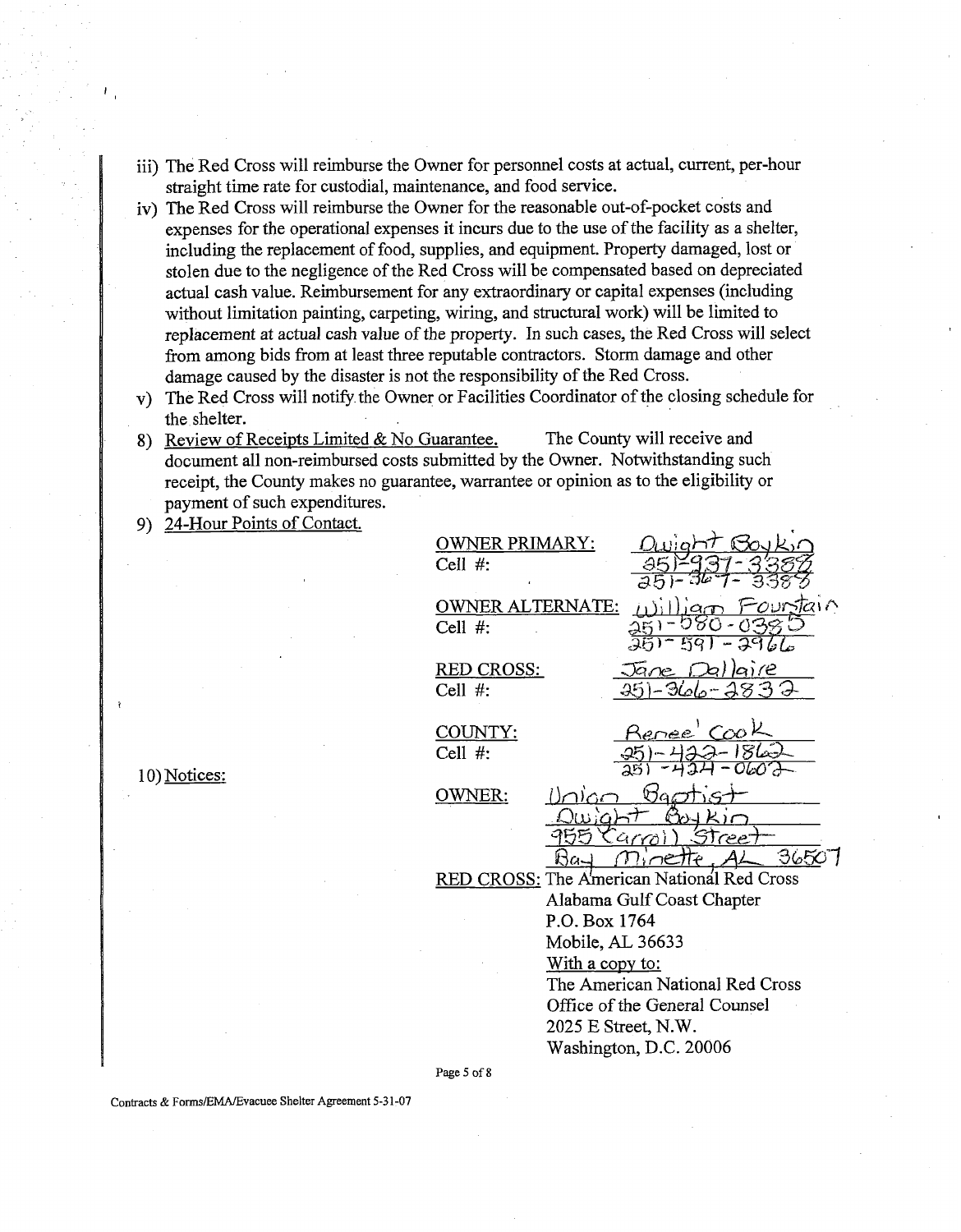COUNTY: With a copy to: The American National Red Cross Disaster Operations 2025 E. Street, N.W. Washington, D.C. 20006 Invoices to: The American National Red Cross Alabama Gulf Coast Chapter P.O. Box 1764 Mobile, **AL** 36633 The Baldwin County Commission c/o The Chairman **3** 12 Courthouse Square Bay Minette, AL 36507 With a copy to: The Baldwin County **EMA**  23 100 McAuliffe Drive Robertsdale, AL 36567

I

11) Designated Non-Traditional Facilities. The Parties agree that the following Ownerowned properties may be utilized, during natural disasters or local emergencies, as evacuee-shelter facilities:

| <b>Facility description:</b> | Location/Address:                          | Approx. size: |
|------------------------------|--------------------------------------------|---------------|
|                              | Union Baptist, 955 Carroll St, Bay Minette |               |
|                              | Pre-event 53 Post-event 26                 |               |

- 12) Term and Termination of the Agreement. Any of the Parties shall be able to, upon 30 days advance written notice, terminate this Agreement.
- 13) No Aaencv Created. This agreement does not create an agency relationship between or among any of the parties hereto. It is neither the express nor the implied intent of the Parties to create an agency relationship pursuant to this Agreement and the creation of such a relationship is prohibited and void.
- 14) Unenforceable Provisions. If any one or more of the provisions contained herein shall, for any reason, be held to be invalid, illegal or unenforceable in any respect, then such provision or provisions shall be deemed severable from the remaining provisions hereof, and such invalidity, illegality or unenforceability shall not affect any other provision

Page 6 of 8

Contracts & Forms/EMA/Evacuee Shelter Agreement 5-31-07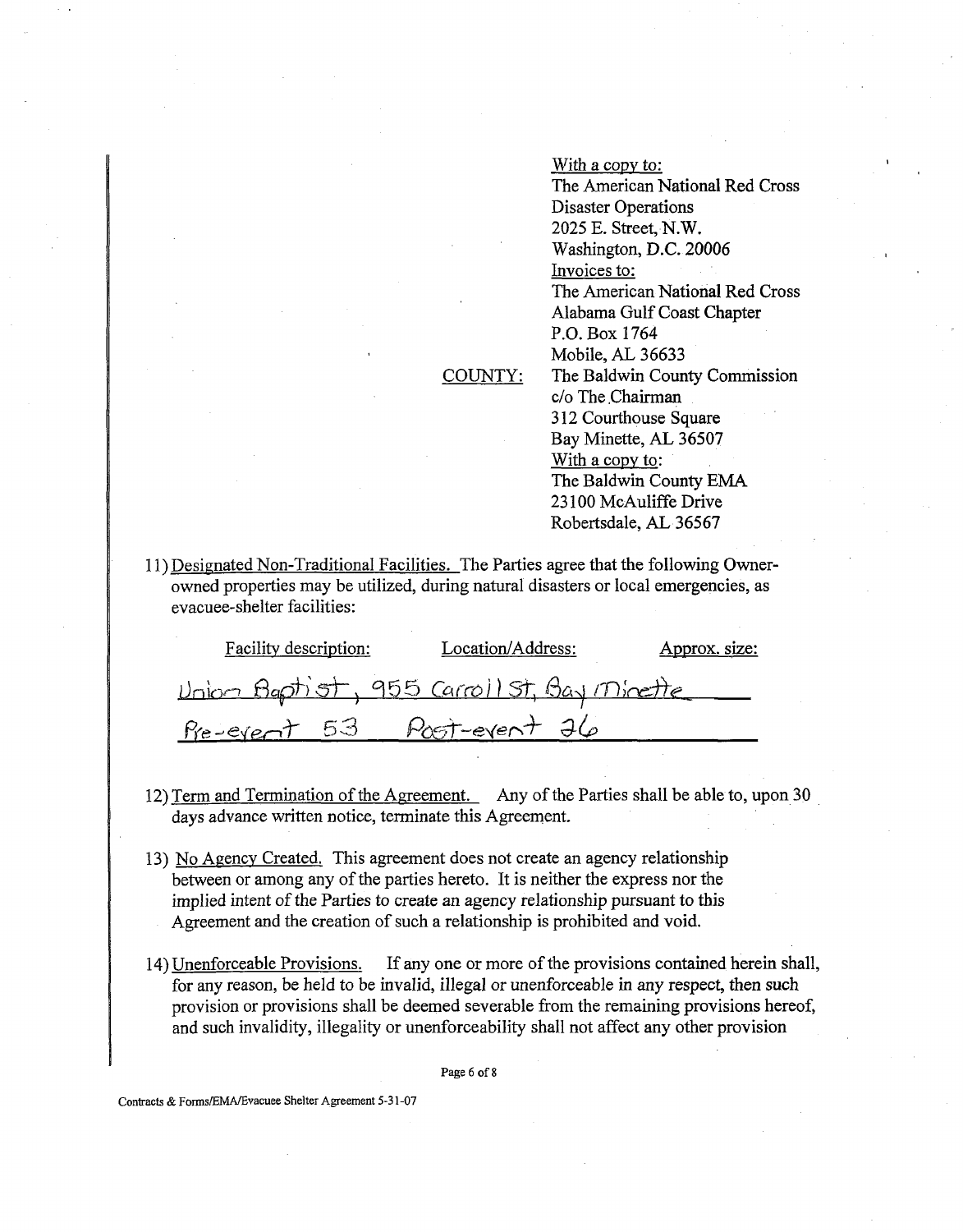hereof. This Agreement shall be construed as if such invalid, illegal or unenforceable provision had never been contained herein.

- 15) Entire Agreement. This Agreement represents the entire and integrated agreement between the Parties and supersedes all prior negotiations, representations, or agreements, either written or oral. This Agreement may be amended only by written instrument signed by all Parties.
- **16)** Failure to Strictly Enforce Performance. The failure of the Parties to insist upon the strict performance of any of the terms, covenants, agreements and conditions of this Agreement shall not constitute, and shall never be asserted by the other Parties as constituting a default or be construed as a waiver or relinquishment of the right of the other Parties to thereafter enforce any such term, covenant, agreement, or condition, but the same shall continue in full force and effect.
- **17)** Assiment. This Agreement or any interest herein shall not be assigned transferred or otherwise encumbered by the Parties without the prior written consent of the other Parties, which each party may withhold or grant in its sole discretion.

**IN WITNESS** THEKEOF, the Parties hereto have executed this Agreement effective on the last date that the same is fully executed by the Parties as herein written.

## *SIGNATURE AND NOTARY PAGE TO FOLLOW*

### THE REMAINDER OF **THIS** PAGE **INTENTIONALLY LEFT BLANK**

**Page 7 of 8** 

**Contracts** & **Forms/EMA/Evacuee Shelter Agreement 5-3 1-07**